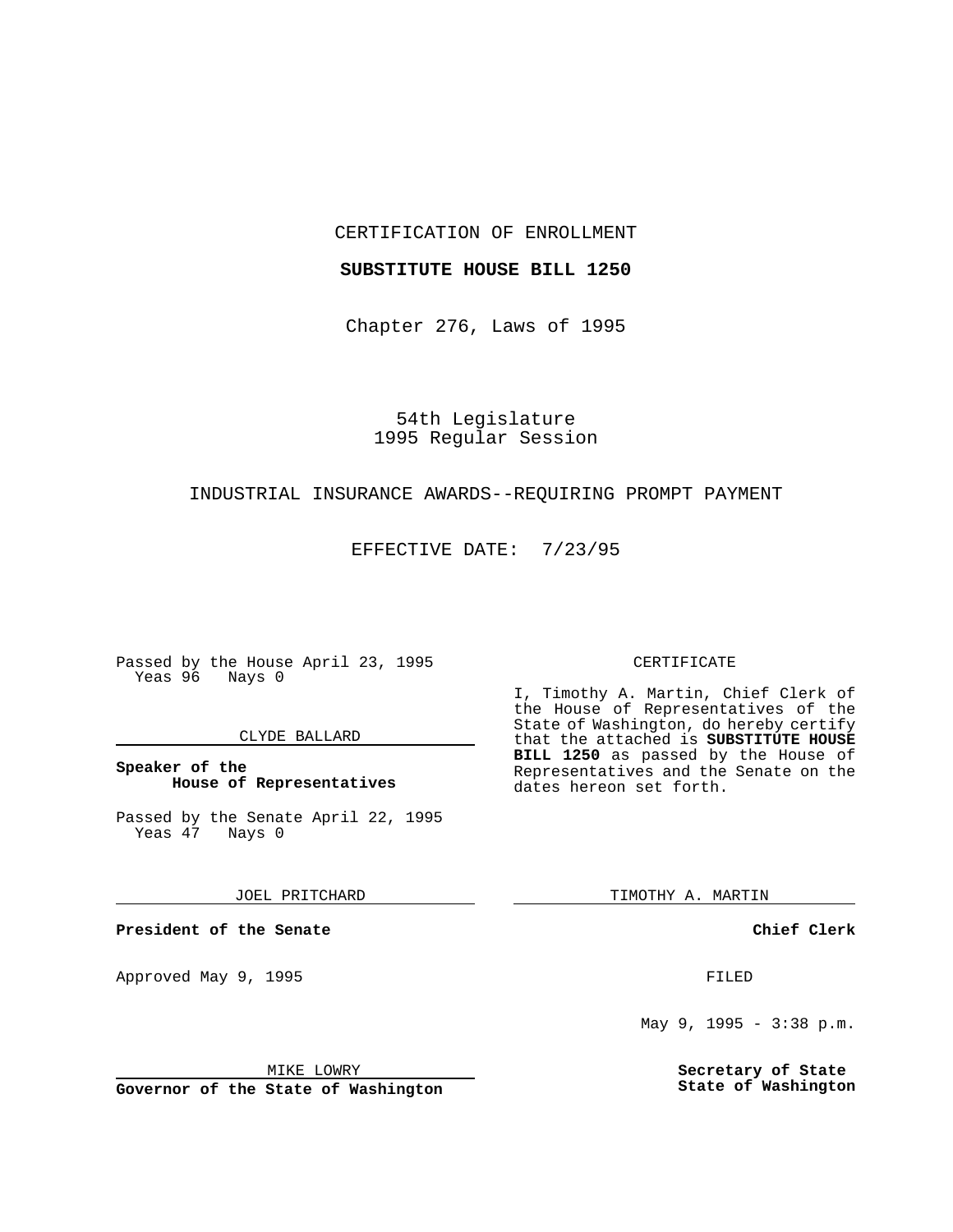# **SUBSTITUTE HOUSE BILL 1250** \_\_\_\_\_\_\_\_\_\_\_\_\_\_\_\_\_\_\_\_\_\_\_\_\_\_\_\_\_\_\_\_\_\_\_\_\_\_\_\_\_\_\_\_\_\_\_

\_\_\_\_\_\_\_\_\_\_\_\_\_\_\_\_\_\_\_\_\_\_\_\_\_\_\_\_\_\_\_\_\_\_\_\_\_\_\_\_\_\_\_\_\_\_\_

# AS AMENDED BY THE SENATE

Passed Legislature - 1995 Regular Session

### **State of Washington 54th Legislature 1995 Regular Session**

**By** House Committee on Commerce & Labor (originally sponsored by Representatives Cole, Cody, Conway, Basich, Scott, Costa and Chopp)

Read first time 03/01/95.

 AN ACT Relating to prompt payment of industrial insurance awards; adding a new section to chapter 51.32 RCW; and creating a new section.

BE IT ENACTED BY THE LEGISLATURE OF THE STATE OF WASHINGTON:

 NEW SECTION. **Sec. 1.** A new section is added to chapter 51.32 RCW to read as follows:

 (1)(a) If the worker or beneficiary in a state fund claim prevails in an appeal by any party to the board or the court, the department shall comply with the board or court's order with respect to the payment of compensation within the later of the following time periods: (i) Sixty days after the compensation order has become final and is not subject to review or appeal; or

 (ii) If the order has become final and is not subject to review or 13 appeal and the department has, within the period specified in  $(a)(i)$  of this subsection, requested the filing by the worker or beneficiary of documents necessary to make payment of compensation, sixty days after all requested documents are filed with the department.

 The department may extend the sixty-day time period for an additional thirty days for good cause.